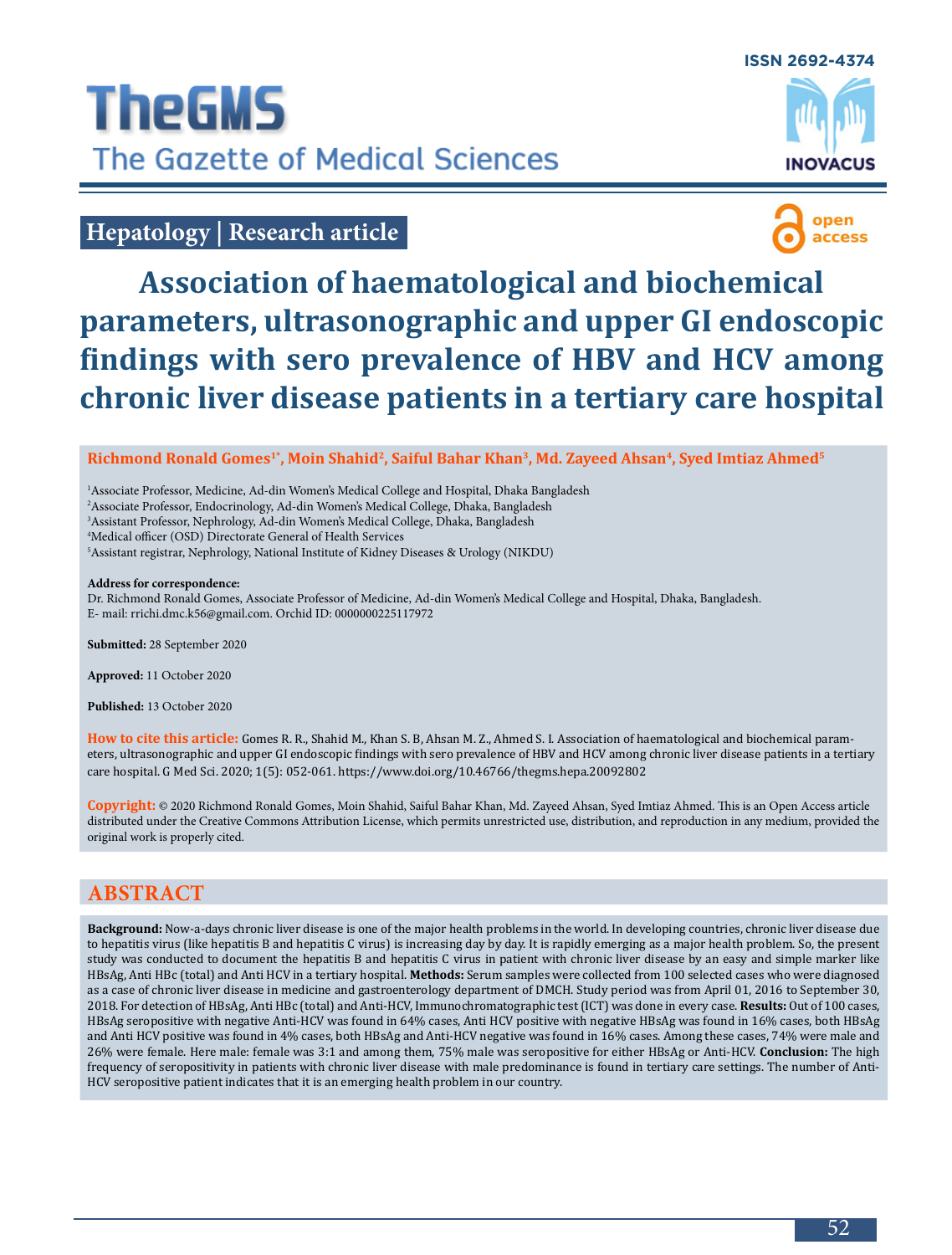

## **Introduction:**

Chronic liver disease is one of the common hepatobiliary problems worldwide. A major portion of the cases of chronic liver disease presents as a sequel of hepatotrophic viral infection specially hepatitis B and hepatitis C virus. Hepatitis B virus infects more than 350 million people worldwide and it is a leading cause of chronic hepatitis, cirrhosis and hepatocellular carcinoma [1]. On the other hand, hepatitis C virus infects an estimated 170 million people worldwide, representing a viral pandemic and mostly causes chronic infection leading to cirrhosis in 15-20% of infected people [2]. In Bangladesh, the prevalence of chronic viral hepatitis [3][4] is quite significant. It has been observed that a large number of people in Bangladesh suffer from viral hepatitis every year. Around 10-15% of patients are treated for liver diseases including hepatitis and their sequelae [5-9] in medical units in hospitals of Dhaka city. Hepatitis B virus infection is the major cause of mortality and morbidity related to chronic liver disease and also hepatitis C virus is emerging as another major health problem [3][4]. The patients with chronic liver disease in our hospital usually come with overt clinical manifestations and complications. In our country, majority of cases are non-alcoholic and post viral sequelae is the most important cause. Among the etiologically implicated hepatotropic viruses, hepatitis B virus has been reported most important and hepatitis C virus related especially to chronic infection [9-12]. Clinically persistent presences of HBsAg and/or Anti HCV are correlated with chronic liver disease [9-13]. Most of the patients of chronic liver disease are likely to be the carrier of these viruses and hence persistent viraemia resulting in positive HBsAg and/ or Anti HCV [14-16]. So, they are potential source of hepatitis B (HBV) and hepatitis C (HCV) virus infection for others. This study has not been done in our hospital's settings. This study is undertaken to show the pictures of two common and cost-effective viral markers like HBsAg and Anti-HCV (for hepatitis B and hepatitis C virus infection respectively) in patients with chronic liver disease and their demographic profile, clinical presentation, complication profile and other related findings. The study will try to evaluate demographic profiles of those patients having post viral (HBV & HCV) CLD in our settings.

## **Materials and Methods**

This observational, descriptive, longitudinal study was carried out on Medicine units and department of Gastroenterology of Dhaka Medical College Hospital from April, 2016 to September 2018. Total 100 cases, age between 15 to 75 years, including known cases of chronic liver disease with or without complications were selected. Diagnosis was made by analysis of clinical, biochemical, endoscopy of upper GIT and USG of whole abdomen findings. Histopathological examination was done in some selected cases. Collected data were analyzed with computer software SPSS.

**Inclusion criteria**: All cases (including known cases) of chronic liver disease with or without complications was selected. Diagnosis was made by analysis of clinical, biochemical and imaging features including evidences of varices on upper GI endoscopy. Histopathological examination was done in some selected cases. Initial criteria for selection of cases as chronic liver disease are:

- Age between 15 to 75 years, and
- Presence of stigmata of chronic liver disease (e.g. spider naevi, palmer erythema, gynaecomastia, testicular atrophy), and/or
- Cases having jaundice for more than 6 months, and/or
- Clinical and laboratory evidences of portal hypertension.

#### **Exclusion criteria:**

- Age < 15 years or > 75 years
- The patient with chronic liver disease with known etiology other than hepatotrophic virus (Wilson's disease, drug induced, hemochromatosis, autoimmune hepatitis etc).
- The patients who will refuse to give consent
- The patient who will leave hospital before diagnosis
- Pregnant women

Following investigations will be done in all cases to support the diagnosis<br>• CBC PBF

- CBC, PBF
- LFT's: S. bilirubin, ALP, STP, S. Albumin, A:G, PT<br>• USG of Whole Abdomen
- USG of Whole Abdomen
- Upper GIT endoscopy
- Tests for viral markers: HBsAg, Anti HBc (total), Anti- HCV.
- Alfa- Feto protein for suspected HCC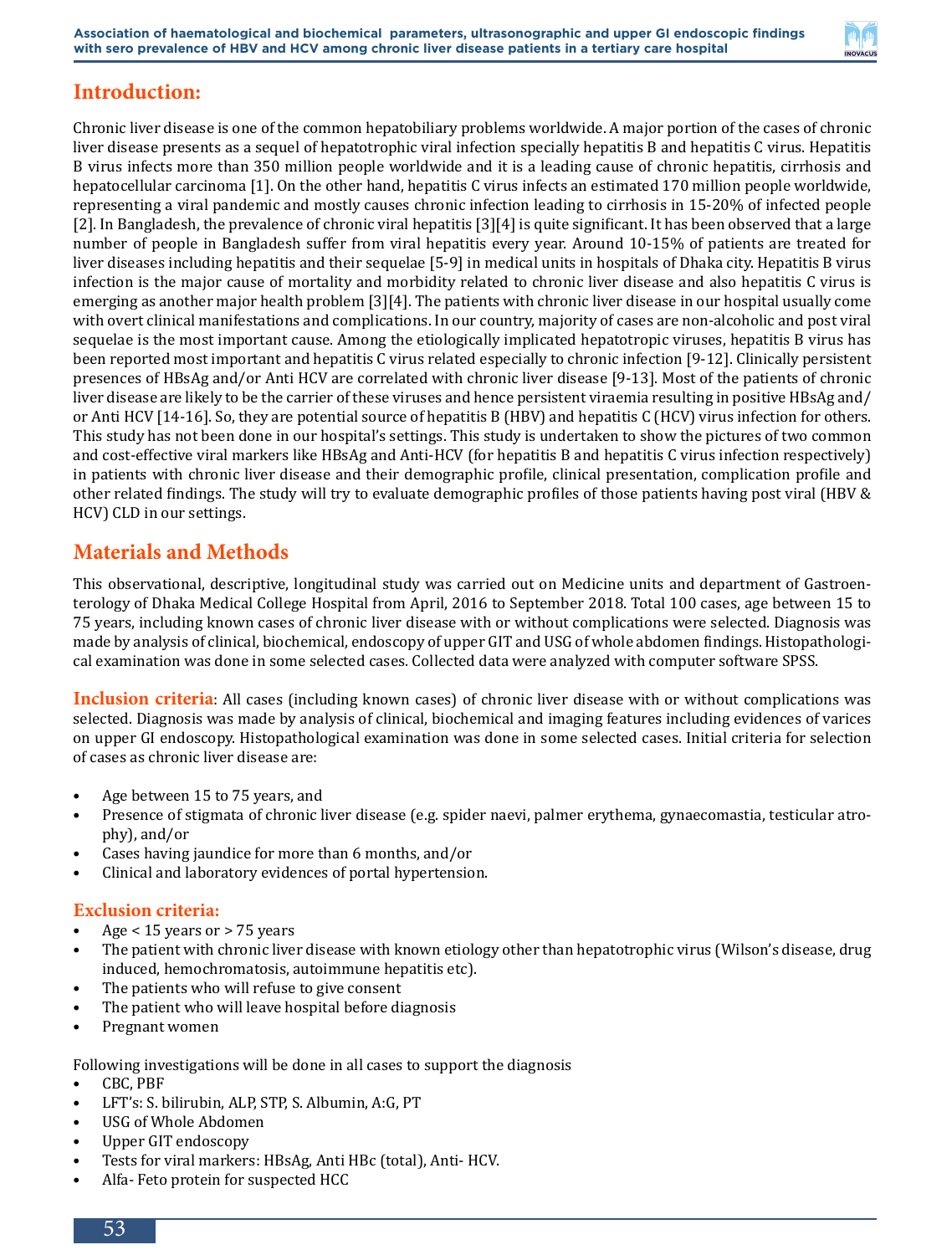

## **Results**

A total number of 110 patients were screened and they were diagnosed as a case of chronic liver disease (CLD). Among them 10 were excluded from the study. Among the excluded cases, 4 were absconded, 2 were dead before satisfactory diagnosis, 3 refused to give consent and 1 was known case of Wilson's disease. Total 100 cases were selected. Observational findings of this study are shown in different frequency tables and charts.

| Name of viral marker with status            | <b>Total</b> | Percentage (%) |
|---------------------------------------------|--------------|----------------|
| <b>HBsAg positive but Anti-HCV negative</b> | 64           | 64             |
| Anti HCV positive but HBsAg negative        | 16           | 16             |
| <b>Both HBsAg and Anti-HCV positive</b>     | 4            | 4              |
| <b>Both HBsAg and Anti-HCV negative</b>     | 16           | 16             |

**Table 1:** Seroprevalence of HBsAg and Anti-HCV in patients with chronic liver disease (CLD) (n= 100)

| Age in<br>years | <b>HbsAg</b><br>positive but | Anti-HCV posi-<br>tive but HbsAg | <b>Both HbsAg and</b><br>Anti-HCV posi- | <b>Both HbsAg and</b><br>Anti-HCV nega- | <b>Total:</b>        |
|-----------------|------------------------------|----------------------------------|-----------------------------------------|-----------------------------------------|----------------------|
|                 | <b>Anti-HCV</b><br>negative  | negative                         | tive                                    | tive                                    | $n = 100\frac{6}{6}$ |
|                 | $n = 64$ (%)                 | $n = 16\frac{6}{6}$              | $n = 4(%$                               | $n = 16\frac{6}{6}$                     |                      |
| $~<$ 20         | $6(9.38\%)$                  | $0(0\%)$                         | $0(0\%)$                                | $0(0\%)$                                | 6                    |
| 21-30           | $6(9.38\%)$                  | $2(12.5\%)$                      | $0(0\%)$                                | 2(12.5%)                                | 10                   |
| 31-40           | 22(34.38%)                   | 4(25%)                           | $0(0\%)$                                | 2(12.5%)                                | 28                   |
| 41-50           | 16(25%)                      | 4(25%)                           | $4(100\%)$                              | 8(50%)                                  | 32                   |
| $51 - 60$       | 10(15.63%)                   | 6(37.5%)                         | $0(0\%)$                                | 2(12.5%)                                | 18                   |
| >60             | 4(6.25%)                     | $0(0\%)$                         | $0(0\%)$                                | 2(12.5%)                                | 6                    |

**Table 2:** Seroprevalence of HBsAg and Anti-HCV in patients of chronic liver disease (CLD) with their age distribution  $(n=100)$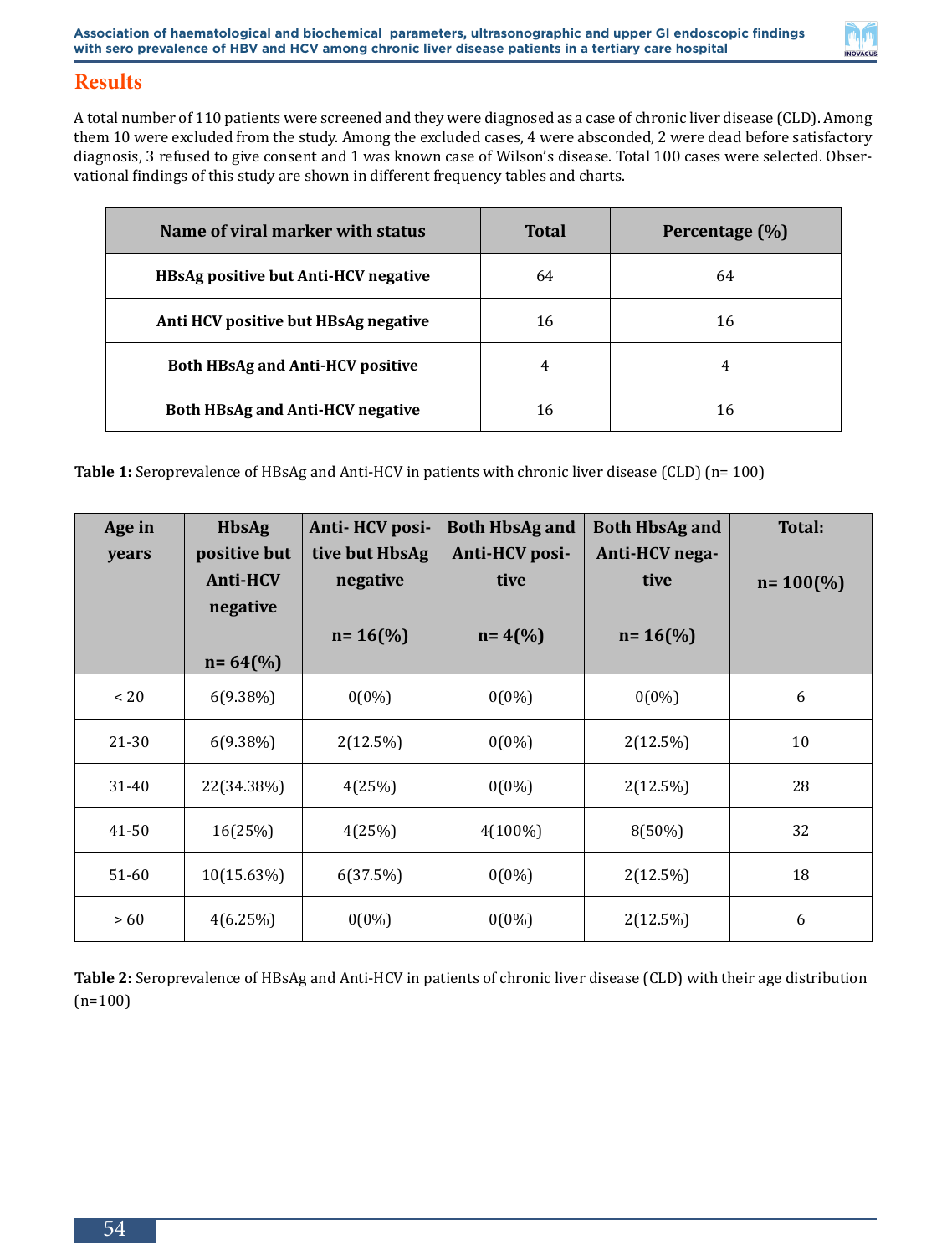

| <b>USG</b> findings             | HbsAg posi-<br>tive but Anti-<br><b>HCV</b> negative | <b>Anti-HCV</b><br>positive<br>but HbsAg<br>negative | <b>Both HbsAg</b><br>and Anti-<br><b>HCV</b> positive | <b>Both HbsAg</b><br>and Anti-HCV<br>negative | Total:<br>$n = 100\frac{6}{6}$ |
|---------------------------------|------------------------------------------------------|------------------------------------------------------|-------------------------------------------------------|-----------------------------------------------|--------------------------------|
|                                 | $n = 64$ (%)                                         | $n = 16$ (%)                                         | $n = 4(%$                                             | $n = 16\frac{6}{6}$                           |                                |
| Hepatomegaly                    | 20(31.2%)                                            | 4(25%)                                               | $0(0\%)$                                              | 4(25%)                                        | 28                             |
| Splenomegaly                    | 52(81.2%)                                            | 16(100%)                                             | $2(50\%)$                                             | 16(100%)                                      | 86                             |
| Hepatosplenomegaly              | 18(28.1%)                                            | 4(25%)                                               | $0(0\%)$                                              | 4(25%)                                        | 26                             |
| <b>Mild ascites</b>             | 14(21.8%)                                            | 4(25%)                                               | $0(0\%)$                                              | $0(0\%)$                                      | 18                             |
| <b>Moderate to huge ascites</b> | 44(68.7%)                                            | 12(75%)                                              | $4(100\%)$                                            | 16(100%)                                      | 76                             |
| <b>SOL</b>                      | $4(6.2\%)$                                           | $0(0\%)$                                             | $0(0\%)$                                              | $0(0\%)$                                      | $\overline{4}$                 |

**Table 3:** USG findings in patients with CLD (n=100)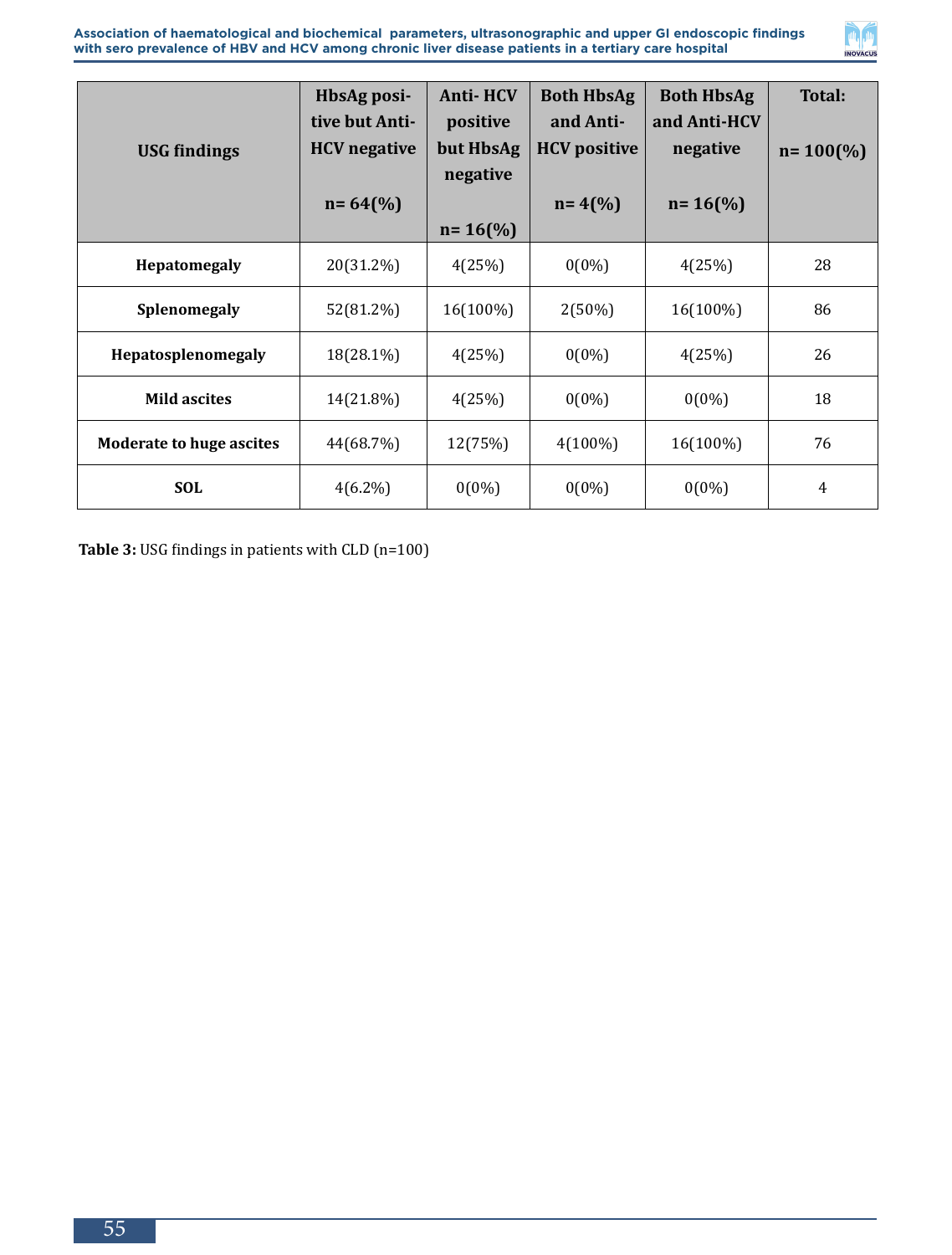



| <b>Hematological parameter</b>  | <b>HbsAg</b><br>positive<br>but Anti-<br><b>HCV</b> nega- | <b>Anti-HCV</b><br>positive<br>but HbsAg<br>negative | <b>Both HbsAg</b><br>and Anti-<br><b>HCV</b> posi-<br>tive | <b>Both HbsAg</b><br>and Anti-HCV<br>negative | <b>Total:</b><br>$n = 100\frac{6}{6}$ |
|---------------------------------|-----------------------------------------------------------|------------------------------------------------------|------------------------------------------------------------|-----------------------------------------------|---------------------------------------|
|                                 | tive<br>$n = 64$ (%)                                      | $n = 16$ (%)                                         | $n = 4(%$                                                  | $n = 16$ (%)<br>mean                          | mean<br>value±SD                      |
|                                 | mean<br>value±SD                                          | mean<br>value±SD                                     | mean<br>value±SD                                           | value±SD<br>(range)                           | (range)                               |
|                                 | (range)                                                   | (range)                                              | (range)                                                    |                                               |                                       |
| $Hb\%(gm/dl)$                   | $8.8 \pm 2.1$                                             | $8.9 \pm 1.9$                                        | $10.5 \pm 2.5$                                             | $8.5 \pm 1.8$                                 | $8.8 + 2.1$                           |
|                                 |                                                           |                                                      |                                                            |                                               |                                       |
|                                 | $(6.0-11.3)$                                              | $(8.1 - 10.2)$                                       | $(9.0 - 12.0)$                                             | $(8.2 - 10.5)$                                | $(6.0-12.0)$                          |
| ESR(mm in 1 <sup>st</sup> hour) | $34 \pm 20.6$                                             | $37.3 \pm 15.2$                                      | $32.5 \pm 21.2$                                            | $35 + 8.9$                                    | 34.6±19.5                             |
|                                 |                                                           |                                                      |                                                            |                                               |                                       |
|                                 | $(20-70)$                                                 | $(25-55)$                                            | $(30-45)$                                                  | $(30-40)$                                     | $(25 - 70)$                           |
| TC of WBC/cmm                   | 7230±2035                                                 | 8300±1710                                            | 11000±707                                                  | 8100±2010                                     | 7691±1980                             |
|                                 | $(4000 -$<br>18500)                                       | $(5600 -$<br>11000)                                  | $(10500 -$<br>11500)                                       | $(6300 - 10500)$                              | $(4000 - 11500)$                      |
| Platelet count/cmm              | 162010±30                                                 | 167000±25                                            | 210000±15                                                  | 170000±30                                     | 166006±29                             |
|                                 | 320                                                       | 100                                                  | 000                                                        | 200                                           | 500                                   |
|                                 | $(100000 -$                                               | $(145000 -$                                          | $(190000 -$                                                | $(160000 -$                                   | $(100000 -$                           |
|                                 | 260000)                                                   | 210000)                                              | 220000)                                                    | 230000)                                       | 260000)                               |
| <b>Bleeding time(mins)</b>      | $4.9 \pm 2.1$                                             | $4.1 \pm 1.9$                                        | $4.5 \pm 0.6$                                              | $4.1 \pm 1.2$                                 | $4.6 \pm 20.$                         |
|                                 | $(3.5 - 6.0)$                                             | $(3.5 - 5.0)$                                        | $(4.0 - 5.0)$                                              | $(3.0 - 5.0)$                                 | $(3.5 - 6.0)$                         |
| <b>Clotting time(mins)</b>      | $6.3 \pm 1.2$                                             | $6.1 \pm 1.5$                                        | $6.0 + 0.0$                                                | $6.2 \pm 1.25$                                | $6.24 \pm 1.2$                        |
|                                 | $(5.0 - 7.5)$                                             | $(4.5 - 7.0)$                                        | $(6.0 - 6.0)$                                              | $(5.0 - 7.0)$                                 | $(4.0 - 7.5)$                         |
| Parameter                       | $n = 32(%)$                                               | $n = 4(%$                                            | $n = 2(%)$                                                 | $n = 6(%)$                                    | $n = 44$ (%)                          |
| <b>PBF</b>                      | 8(25%)                                                    | $0(0\%)$                                             | $0(0\%)$                                                   | $0(0\%)$                                      | 8                                     |
| normocytic normochromic         |                                                           |                                                      |                                                            |                                               |                                       |
| anemia                          |                                                           |                                                      |                                                            |                                               |                                       |
| microcytic hypochromic          | 14(43.7%)                                                 | $4(100\%)$                                           | 2(100%)                                                    | $4(66.3\%)$                                   | 24                                    |
| anemia                          |                                                           |                                                      |                                                            |                                               |                                       |
| combined deficiency anemia      | 10(31.2%)                                                 | $0(0\%)$                                             | $0(0\%)$                                                   | 2(33.3%)                                      | 12                                    |

**Table 4:** Hematological parameter in patients with CLD (n= 100)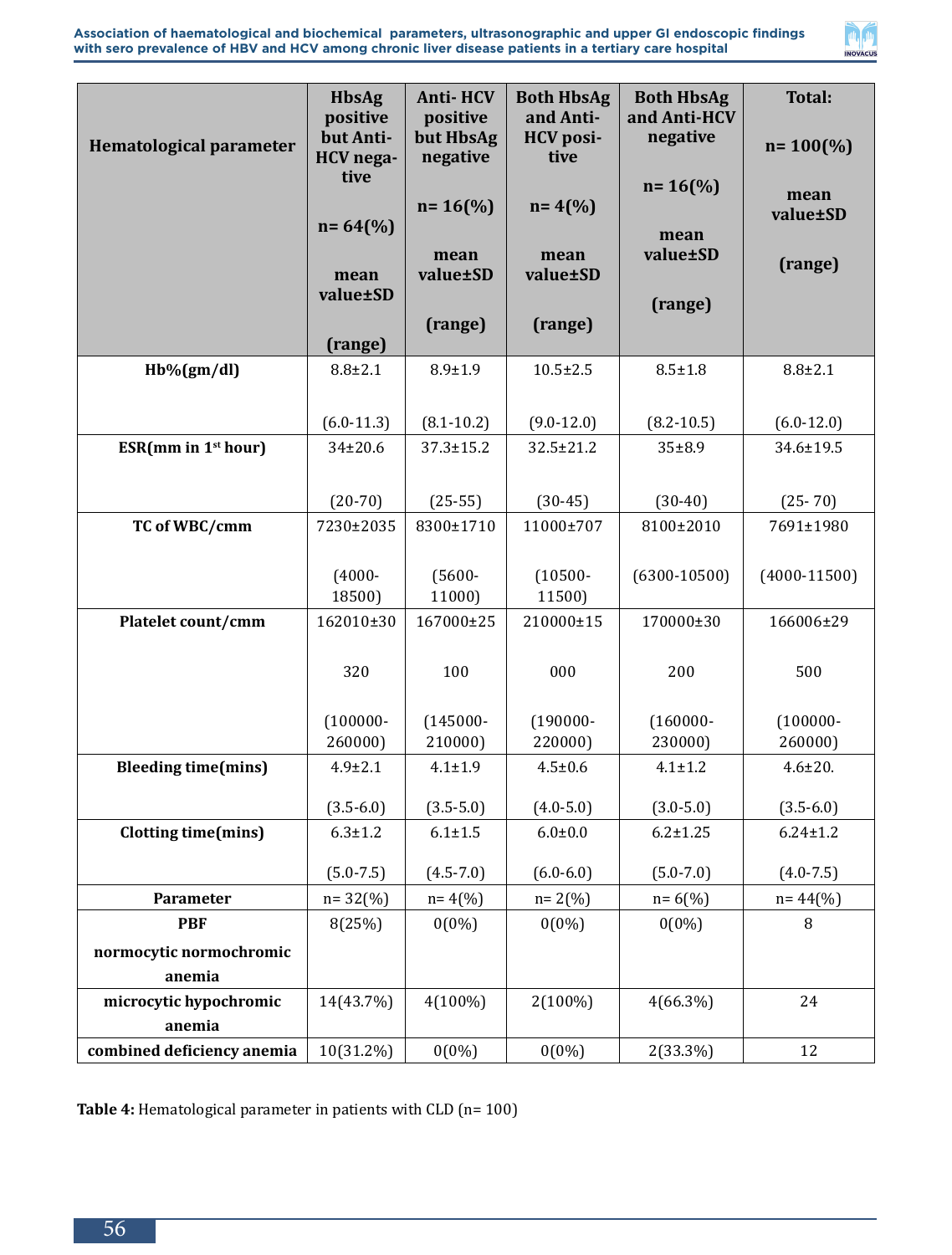

|                          | <b>HbsAg</b>    | <b>Anti-HCV</b>     | <b>Both HbsAg and</b>    | <b>Both HbsAg and</b> | <b>Total:</b>    |
|--------------------------|-----------------|---------------------|--------------------------|-----------------------|------------------|
|                          | positive        | positive but        | <b>Anti-HCV positive</b> | Anti-HCV nega-        |                  |
| Parameter                | but Anti-       | HbsAg nega-         |                          | tive                  | $n=$             |
|                          | HCV nega-       | tive                | $n = 4(%$                |                       | $100\frac{6}{9}$ |
|                          | tive            |                     |                          | $n = 16$ (%)          |                  |
|                          |                 | $n = 16\frac{6}{6}$ | mean value±SD            |                       | mean             |
|                          | $n = 64$ (%)    |                     |                          | mean value±SD         | value±SD         |
|                          |                 | mean                | (range)                  |                       |                  |
|                          | mean            | value±SD            |                          | (range)               | (range)          |
|                          | value±SD        |                     |                          |                       |                  |
|                          |                 | (range)             |                          |                       |                  |
|                          | (range)         |                     |                          |                       |                  |
| Serum bilirubin[gm/dl]   | $2.8 + 3.9$     | $2.1 \pm 2.5$       | $1.65 \pm 0.6$           | $1.3 + 0.8$           | $2.4 + 3.7$      |
|                          |                 |                     |                          |                       |                  |
|                          | $(1-12)$        | $(1.2 - 4.1)$       | $(1.2 - 2.1)$            | $(1.2 - 2.5)$         | $(1-12)$         |
| Serum ALT [U/L]          | $45.2 \pm 31.1$ | $41.5 \pm 12.2$     | $62.5 \pm 3.46$          | $32.5 \pm 6.2$        | $43.2 \pm 28.5$  |
|                          |                 |                     |                          |                       |                  |
|                          | $(10-112)$      | $(30-50)$           | $(60 - 65)$              | $(20-46)$             | $(10-112)$       |
| Serum ALP [U/L]          | $35.3 \pm 10.2$ | $40.3 \pm 11.1$     | $37.2 \pm 3.46$          | 33.2±4.2              | $35.8 + 9.3$     |
|                          |                 |                     |                          |                       |                  |
|                          | $(20-66)$       | $(30-70)$           | $(35-40)$                | $(30-40)$             | $(20-70)$        |
| <b>STP</b>               | $58.2 + 8.1$    | $57.1 \pm 8.1$      | $57.5 \pm 0.7$           | $53.2 \pm 5.1$        | $57.1 \pm 8.0$   |
|                          |                 |                     |                          |                       |                  |
| [gm/l]                   | $(42-68)$       | $(42-70)$           | $(57-58)$                | $(38-70)$             | $(33-70)$        |
| S. Albumin               | $23.9 \pm 7.2$  | $25.4 \pm 6.2$      | $25.5 \pm 0.7$           | $23.1 \pm 5.2$        | $24.1 \pm 7.1$   |
|                          |                 |                     |                          |                       |                  |
| [gm/l]                   | $(21-35)$       | $(27-36)$           | $(25-26)$                | $(21-32)$             | $(21-36)$        |
| S. Globulin              | $35.2 + 9.3$    | $32.7 \pm 5.2$      | $32.5 \pm 0.7$           | $35.3 \pm 8.1$        | 34.7±9.1         |
|                          |                 |                     |                          |                       |                  |
| [gm/l]                   | $(29-44)$       | $(31-40)$           | $(32-33)$                | $(30-42)$             | $(21-36)$        |
| <b>PT</b>                | 12(18.7%)       | 2(12.5%)            | $0(0\%)$                 | 4(25%)                | 18               |
|                          |                 |                     |                          |                       |                  |
|                          |                 |                     |                          |                       |                  |
| Within 3 secs of control |                 |                     |                          |                       |                  |
| <b>Moderately raised</b> | 38(59.4%)       | 10962.5%)           | $4(100\%)$               | 10(62.5%)             | 62               |
|                          |                 |                     |                          |                       |                  |
| $[16-18 \text{ sec}]$    |                 |                     |                          |                       |                  |
| <b>Highly raised</b>     | 14(21.8%)       | 4(25%)              | $0(0\%)$                 | 2(12.5%)              | 20               |
|                          |                 |                     |                          |                       |                  |
| $> 19$ secs              |                 |                     |                          |                       |                  |

**Table 5:** Liver function tests in patients with CLD (n= 100)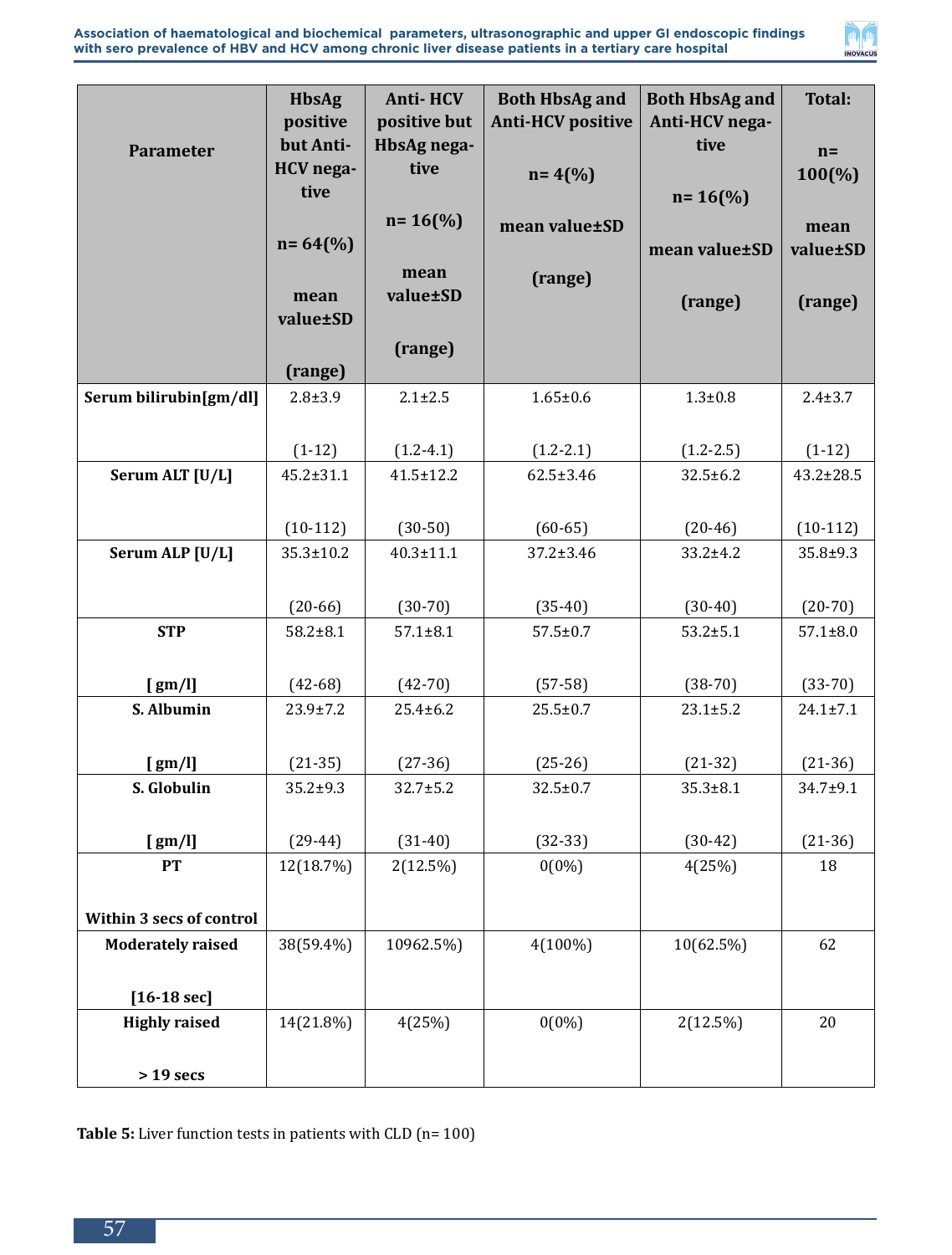

|                                | <b>HbsAg</b><br>positive but | <b>Anti-HCV</b><br>positive | <b>Both Hb-</b><br>sAg and | <b>Both HbsAg</b><br>and Anti-HCV | <b>Total:</b>        |
|--------------------------------|------------------------------|-----------------------------|----------------------------|-----------------------------------|----------------------|
| Endoscopic                     | <b>Anti-HCV</b>              | but HbsAg                   | <b>Anti-HCV</b>            | negative                          | $n = 100\frac{6}{6}$ |
| findings                       | negative                     | negative                    | positive                   | $n = 16\frac{6}{6}$               |                      |
|                                | $n = 64$ (%)                 | $n = 16$ (%)                | $n = 4(%$                  |                                   |                      |
| <b>Esophageal Varices: G-1</b> | 4(6.25%)                     | $0(0\%)$                    | $0(0\%)$                   | $0(0\%)$                          | $\overline{4}$       |
| <b>Esophageal Varices: G-2</b> | 24(37.5%)                    | 4(25%)                      | 2(50%)                     | 8(50%)                            | 38                   |
| <b>Esophageal Varices: G-3</b> | 22(34.37%)                   | 8(50%)                      | $2(50\%)$                  | 6(25%)                            | 36                   |
| <b>Esophageal Varices: G-4</b> | 14(21.88%)                   | 4(25%)                      | $0(0\%)$                   | 4(25%)                            | 22                   |
| With congestive gastropathy    | 16(25%)                      | 4(25%)                      | $0(0\%)$                   | 4(25%)                            | 24                   |
| With gastric erosion           | $2(3.13\%)$                  | $0(0\%)$                    | $0(0\%)$                   | $0(0\%)$                          | $\overline{2}$       |
| With duodenal ulcer            | 4(6.25%)                     | 2(12.5%)                    | $0(0\%)$                   | $0(0\%)$                          | 6                    |
| With gastric ulcer             | 4(6.25%)                     | $0(0\%)$                    | $0(0\%)$                   | $0(0\%)$                          | $\overline{4}$       |

**Table 6:** Upper GIT endoscopic findings in patients with CLD (n= 100)

## **Discussion**

In Bangladesh, Chronic parenchymal liver disease (CLD) is a common hepatobiliary problem. Chronic hepatitis B virus (HBV) and hepatitis C virus (HCV) infections are regarded as the most important cause of chronic liver disease in Bangladesh [3][6][7]. A substantial number of hospitals admitted CLD patients are likely to be chronic carriers of HBV and HCV. A common serologic marker of HBV infection is HBsAg and of HCV infection is Anti-HCV. After first identification of HBsAg by Blumberg et al. [17], it has been widely used to identify chronic carriers of HBV. The HCV was discovered in 1989 and Anti-HCV antibodies were identified soon after the virus was discovered, and current iterations of these assays enable past exposure to HCV to be determined with high degree of accuracy [1][2][5]. Therefore, these patients constitute a major medical health hazards for medical personnel as well as for other patients by acting as a potential source of HBV and HCV infection. The present study was undertaken to find out the seroprevalence of HBsAg and Anti-HCV among the patients with CLD in DMCH with their demographic pattern, clinicopathological presentation, complication profile and the correlation of these features.

We have screened 110 consecutive patients who were admitted in medicine and gastroenterology units of Dhaka Medical College Hospital. Among them, 10 were excluded from the study. Among the excluded cases, 4 were absconded, 2 were dead before satisfactory diagnosis, 3 refused to give consent and 1 was known case of Wilson's disease. Total numbers of 100 cases were selected and ages of all were 15 years or more. Clinical history of the patients with their particulars (age, sex, occupation, socioeconomic condition, marital status, relevant past history ( Past H/O jaundice, hospitalization, hematemesis & melaena, altered or loss of consciousness, alcohol history, transfusion history, H/O injectable drug use) were carefully noted. The diagnostic parameters like biochemical, serological, ultrasonographic and endoscopic study were available in 100 percent cases; in addition, histopathological examination was available in 28% of cases. Although ideally all the cases should have been studied by biopsy, but different contraindications (huge ascites, prolonged PT), logistic and financial difficulties and patients' refusal precluded histopathological study in all cases.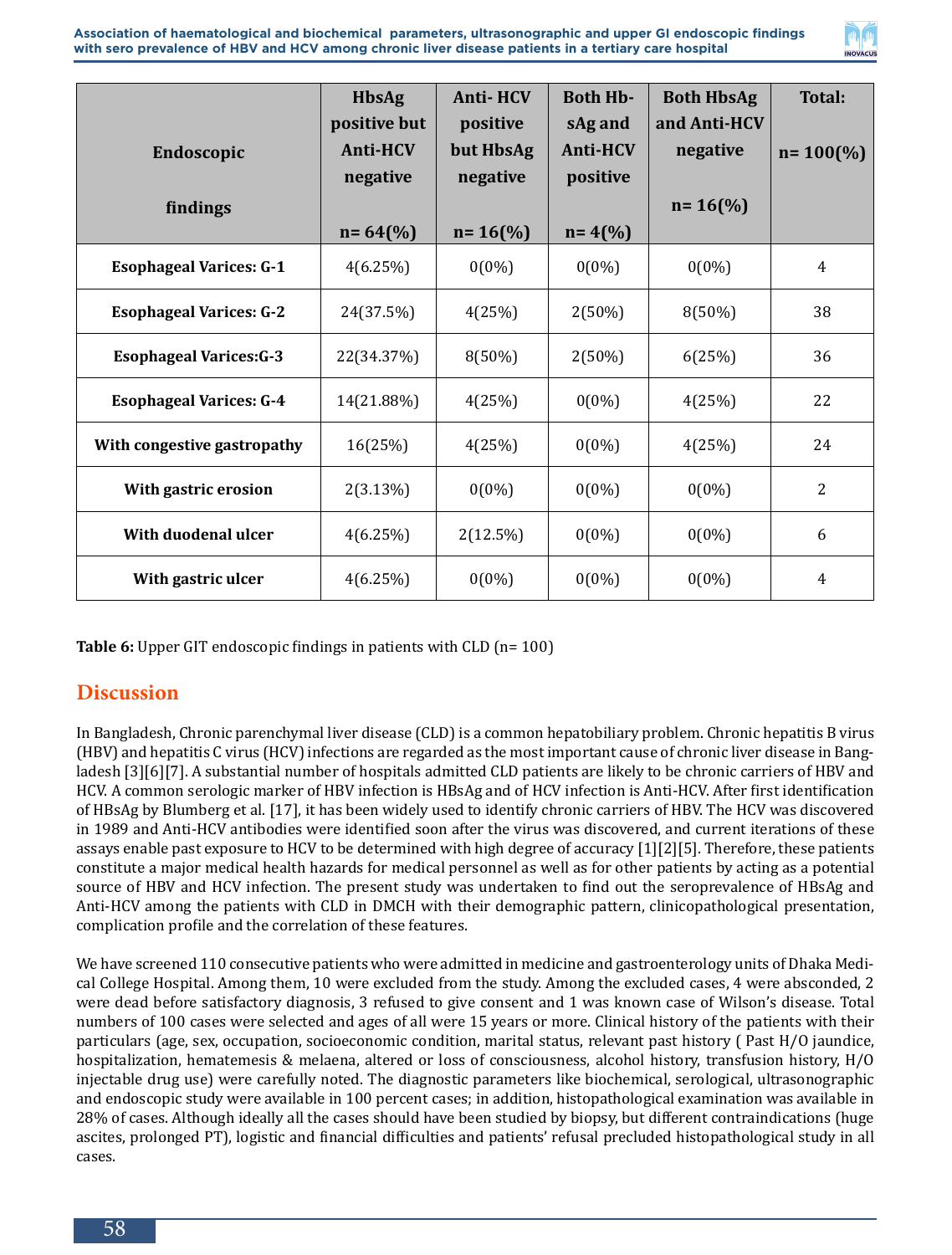

However, strict attention to clinical and pathological details and other important investigations (like liver function tests including PT, USG of whole abdomen, endoscopy of upper GIT done in all cases) considerable compensated the lack of histopathological evidence. Among the 100 cases, in hospital settings, most of them are in decompensated stage or with complications indicating that compensated CLD are usually not coming to our hospital for further management. Among the 100 cases, HBsAg seropositive with negative Anti-HCV in 64% cases, Anti-HCV positive with negative HBsAg in 16% cases, both HBsAg and Anti-HCV positive in 4% cases and both HBsAg and Anti-HCV was found negative in 16% cases (Table 1). So, still HBsAg seropositive group has higher prevalence among the patients with CLD and several number of Anti-HCV seropositive cases indicate that chronic liver disease as a result of HCV infection is not uncommon. Co-infection should also be considered in case of chronic liver disease.

Different previous reports from Bangladesh showed a wide range (30-62.5%) of HBsAg seropositivity in CLD patients [8][18][19][20]. Naher Daulatun, Bishwas Jolly et al. showed 65.9% HBsAg positive in patients of CLD in a hospital of Bangladesh which is almost similar to this study findings [3]. Khan M, Kiyosawa K, Yano M et al. showed 24.1% seropositive for Anti-HCV in patients with CLD in Bangladesh which is almost similar to this study report findings [4] (16+8=24%). Chakravarti A, Verma V. Prevalence of hepatitis B and hepatitis C viral markers in patients with chronic liver disease: A study from Northern India, showed HBV infection in 60.6% cases & it was detected by using all three markers. Among them, HBsAg was positive in 33.3% cases. Similar findings were reported by other workers but it was lower than this study. HCV infection was present in 25.75% patients with CLD which is similar to our study [16]. 79.41% of total HCV infected cases showed coinfection with HBV (past or present infection) [16]. Here co-infection was detected by various markers but in this study, we have done only one marker that might be the cause of having HBsAg with Anti-HCV positive in 4% cases. The high prevalence of HBsAg among the patients with CLD is not surprising if we consider that the HBsAg prevalence amongst the general population of Bangladesh is between 7.8 to 8.6 percent [12]. But prevalence of CLD due to HCV infection is increasing now-a-days [12].

High incidence of HBsAg sero positivity in the patients with CLD ranging from 25 to 60% had been reported from Iraq [21], Greece [22], Africa [23] and India [24]. All of these countries have high HBsAg seroprevalence amongst the general population [22][24]. Such association however was rarely observed in patients with CLD in Australia [25] and Great Britain [26]. This is consistent with their very low (0.1-0.2%) HBsAg seroprevalence amongst general population. Another study was done in Myanmar by khin Pyone Ky, Myo Aye et al. showed Anti-HCV positive in 38.5% cases of cirrhosis, in 29.3% cases of HCC. Although general population showed 2.5% Anti HCV positive [33].

The age (Table 2) distribution in the present study were similar to other reports [7][8][20][27][29][31]. In our study, age incidence showed that young and middle age group of patients were much higher seropositive for HBsAg and Anti-HCV. In age group of 20-50 years, HBsAg were positive in 68.75% and Anti-HCV positive in 62.5%. 37.5% cases were found Anti-HCV positive in age group more than 51 years. Similar findings had shown in another previous study [15]. KhinPyoneKy, Myo Aye et al. showed that the prevalence of Anti-HCV positive cases was more in older age group [33].

Ultrasonographic examination revealed (Table 3) moderate to huge ascites in 76% cases and mild ascites in 18% cases. Only hepatomegaly was present in 28% cases, only splenomegaly was in 86% cases and both hepatosplenomegaly in 26% of cases. Space Occupying Lesion (SOL) of liver was detected in 4% cases and all of which are HCC (proved by liver biopsy/FNAC and histopathology) Ascites associated with hepatomegaly or splenomegaly or both hepatosplenomegaly was detected in 88% cases and only ascites was detected in 6% cases.

Analysis of hematological parameters (Table 4) showed that most of the patients had mild to moderate anemia with mean Hb% level 8.8 gm% (range 6-12). Mean ESR was 34.6 mm in 1<sup>st</sup> hour (range 25 mm -70 mm). Mean bleeding time was 4.6 mins; mean clotting time was 6.2 min which were not significantly higher than the normal range. Out of anemic patients, 43% were microcytic hypochromic found in PBF study.

Liver function tests (Table 5) analysis showed that 73% patient had hypoalbuminemia (>1 gm/l) (not known in table) and mean Bilirubin was 2.4 mg/dl. The wide range of values for ALT (10-112 U/L) indicate that variable spectrum of patients with CLD were included in this study. Raised Bilirubin level in vast majority (73%) is consistent with the findings of Khan [8] (76.9%), Sobur [27] (89.5%), Chowdhury [28] (77%), Parveen [29] (77.5%), Rahman's [30] (62.9%) study. Gross hypoalbuminemia (<30 gram/L) was found in 74% cases and mean serum albumin was 24.1 gm/l. Serum albumin was reduced in decompensated CLD and it has been used as an important prognostic guide. Hypoalbuminemia was also reported in Datta [31], Parveen [29], and Hassan [32] study in 81.2%, 50% and 50% cases respectively. Prothormbin time (PT) was done in all cases and found raised in most cases (82%). It was prolonged more than 3 seconds of control was found in 82% of cases which is similar to Chowdhury [28] (79.2%) and some other studies [8] [27][29] but higher than Parveen [31] (25%) study. In the present study, we also found 20% cases where PT was more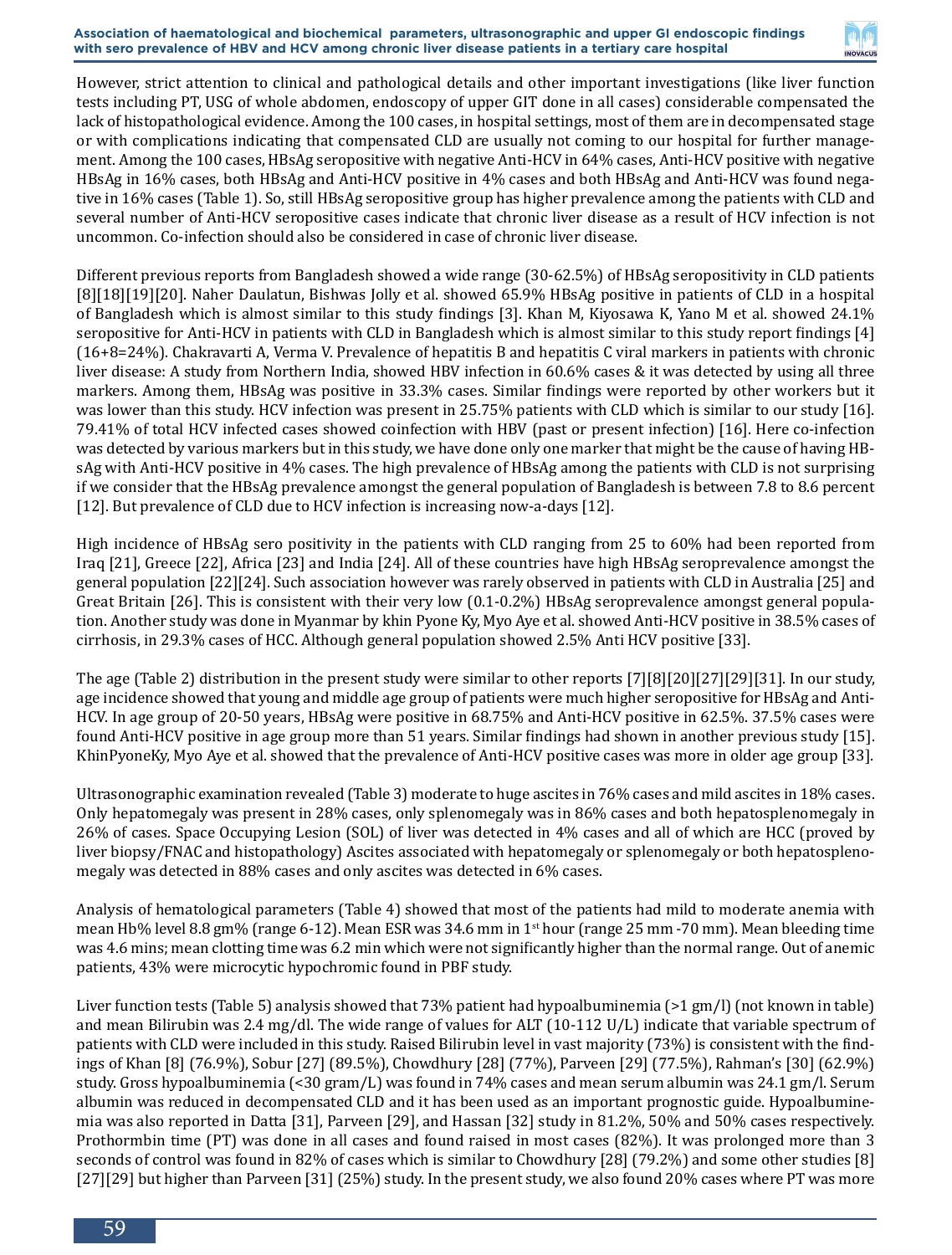

than 20 seconds. In HBsAg and Anti-HCV seropositive cases prolonged PT more than 19 seconds were found in 21% and 25% cases respectively. Ascitic fluid study revealed mostly transudative fluid (98% and a mean protein 22.8 gm/L) with few exceptions (patients with SBP) and most of which were clear (54.54%) or straw colored (33.33%).

Endoscopy of upper GIT was done in all 100 cases. Variable grades of esophageal varices (Table 6) were detected in all patients. Among them 12% patients had associated peptic ulcer (Table 6). Serum alfa- fetoprotein study was done in 9 cases and positive value was found in 3 cases, two of whom had HCC and one had cirrhosis which was not shown in the table. Liver biopsy procedure was carried out in 32% of cases and it was successful in 28% of cases. Among them, cirrhosis was found in 18% cases, chronic hepatitis was found in 8% of cases and hepatocellular carcinoma (HCC) superimposed on cirrhosis was found in 4% of cases on histopathological examination, which was not shown in the Table 6.

## **Conclusion**

Chronic liver disease (CLD) is common in tertiary care hospital setting. Hepatitis B (HBV) and Hepatitis C (HCV) virus are important causes of chronic liver disease (CLD). Hepatitis C virus is an emerging problem. In tertiary care hospital most of the patients of chronic liver disease are in decompensated stage with various complications. HBsAg and Anti-HCV are two important sensitive and cost-effective markers for detection of Hepatitis B and Hepatitis C virus infection. So, protection against Hepatitis B and Hepatitis C virus infection should be an important strategy for preventing incidence of chronic liver disease in community.

**Limitation of Study:** As there was no funding source available and there was poor resource, arterial ammonia, HBV DNA and HCV RNA could not be done in every case.

## **References**

- 1. Purcell RH. The discovery of hepatitis virus. Gastroenterology 1993;104: 955-63
- 2. Lauer M., Walker D. Hepatitis C virus infection (review article) NEJM 2001; 345: No 1:41.
- 3. Nahar D, Bishwas J, Nahar A, et. Al. Hepatitis B virus infection in patients with chronic liver disease, Bangladesh Medical J, 2001; 30:43-44.
- 4. Khan M, Kiyosawa K, Yano M, et al. HCV seroprevalence in liver disease in Bangladesh (Abstract) ixth biennial scientific meeting, Asian Pacific Association for study of liver, Kulalalampur, Malaysia 1994.
- 5. Alter HJ Seeff LB, Recovery, Persistence and Sequel in Hepatitis C virus infection: a perspective on long term outcome, Smin liver dis, 2000; 20: 17-35.
- 6. Islam N, Khan M, Cirrhosis of liver in Bangladesh (A preliminary report). Bangladesh Med Res Counc Bull 1975; 1: 39- 44.
- 7. Islam N, Khan M, Ahmed Z, Cirrhosis of liver. Bangladesh Med Res Counc Bull 1981; VII; 45-51.
- 8. Khan MNI, Sohrabuzzaman APM, Clinical presentations of cirrhosis of liver. Bangladesh Medical J. 1987; 16: 85-89
- 9. Sherlock S, Dooley J, Disease of liver and biliary tract. 9<sup>th</sup> ed. Oxford: Blackwell scientific publications; 1993:643
- 10. Cortan RS, Kumer V, Collins T, The liver and biliary tract,Robbins pathologic basis of disease, 6th edn. Philadelphia: W.B Saunder, 1999; 845-901.
- 11. Braunwald E, Fauci AS, Kasper DL, Hauser SL, Longo DL, Jameson JL, Disorders of gastrointestinal system. Harrison's principles of internal medicine. 15<sup>th</sup> edn. Volume2, New York: Mac Graw Hill 2001; 1631-1705.
- 12. Khan M, Hepatitis C virus infection: Recent advances (The Editorial), Bangladesh Medical J. 2004; 33: 2-3.
- 13. Vrilink H, Reesink HW, Van den Burg PJ et al. Performances of three genera rations of Anti hepatitis C virus ELISA in donor and patients. Transfusion. 1997; 37: 845-9.
- 14. Lonry- Cantilena C, Van Randen M, Gibble J, et al. Routes of infection, viremia and liver disease in blood donor found to have hepatitis C virus infection. NEJM 1996;23: 1334-40.
- 15. Khan TS, Rizvi F, Rashid A, Hepatitis C seropositivity among chronic liver disease patients in Hazara, Pakistan. J. of department of Pharmacology and Pathology, Ayub Medical College, Abbottabad, Pakistan, 2001: vol 6:51.
- 16. Chakravarti A, Verma V, Prevalence of hepatitis Cand B viral markers in patients with chronic liver disease: A study from northern India, Indian journal of Medical Microbiology; 23(4): 273-274.
- 17. Blumberg BS, Sutnick AL, London WT. Hepatitis and leukemia: Their relation to Australia antigen. Bull NY Acad Med 1986; 44: 1566-86.
- 18. Islam MN, Islam KMN, Islam N, Hepatitis B virus infection in Dhaka, Bangladesh. Bangladesh Medical Res Counc Bull 1984; X: 1-6.
- 19. Chowdhury AW. A study of HBsAg status of hospital admitted patients of chronic liver disease and its clinicopathological correlation (Dissertation). Dhaka: BCPS, 1995; 84-114.